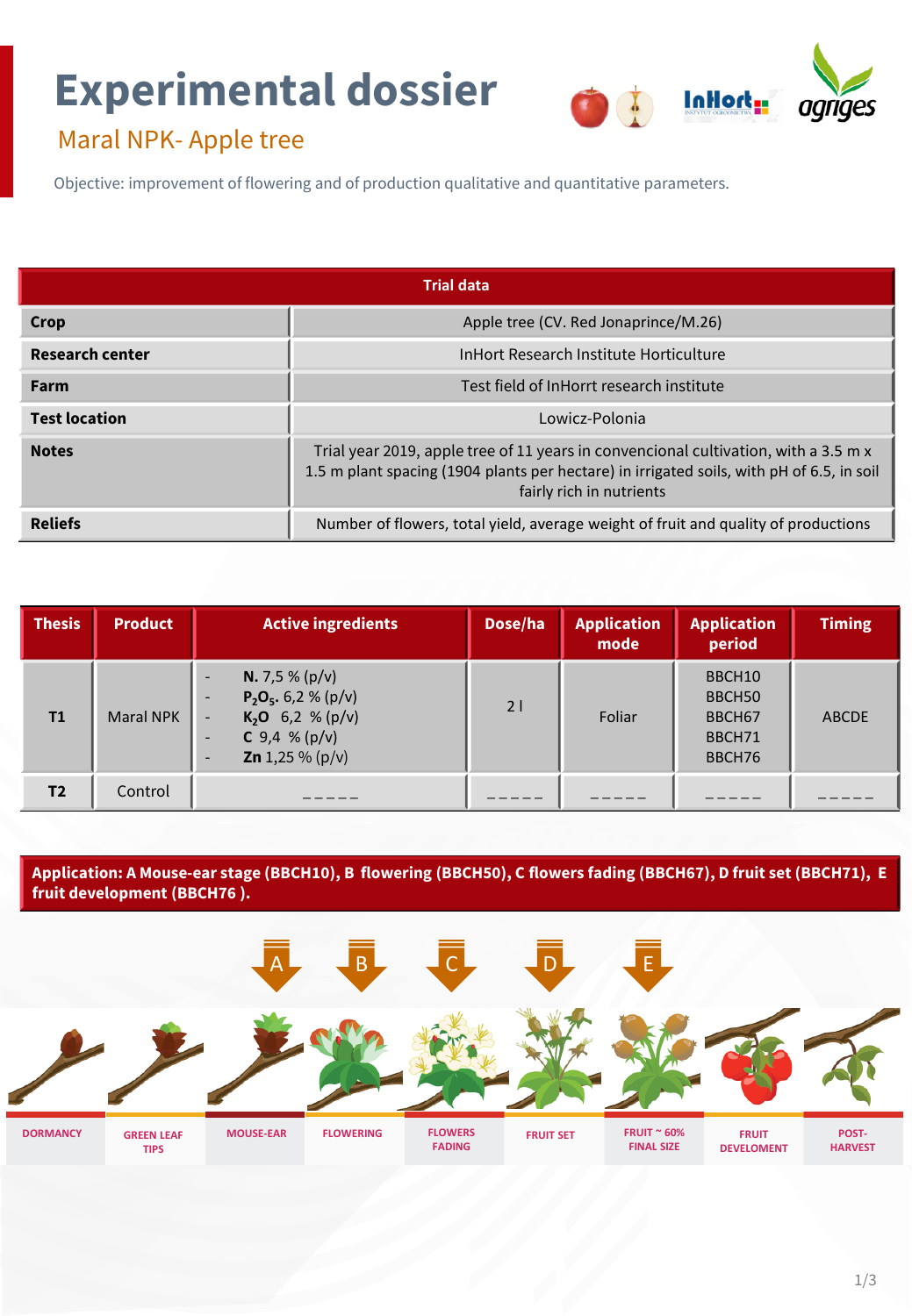## **Experimental dossier**



### Maral NPK- Apple tree



Maral NPK Control



**Maral NPK Control** 



**Maral NPK Control** 

**Average weight (g) of the harvested** 

**Total yield (kg)/ha** 



Maral NPK Control